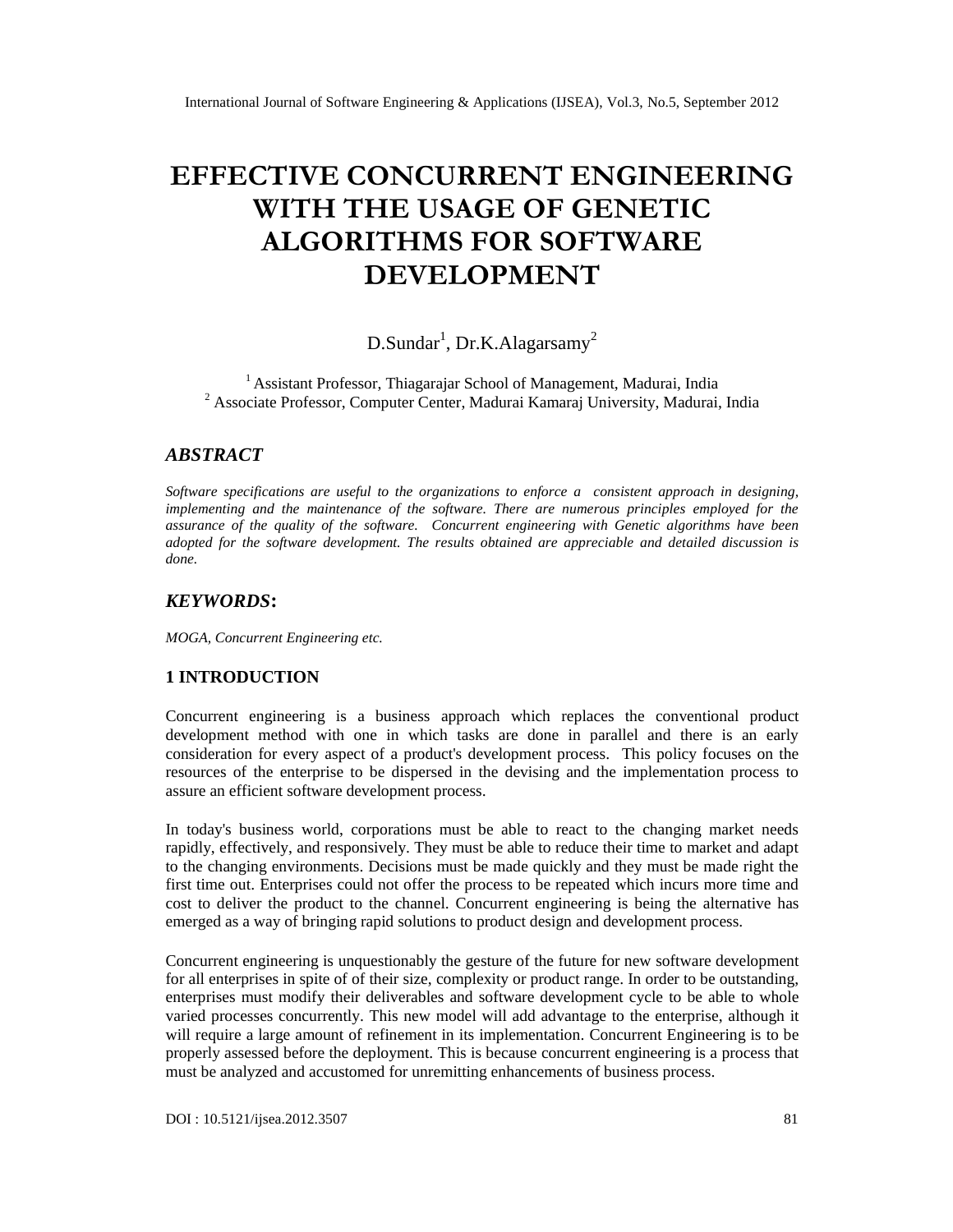Concurrent engineering is not a one size fits all solution to a firm's development processes. This continuous improvement cycle consists of planning, implementing, reviewing, and revising. This must be regularly investigated and the process must be reviewed in the due course of implementation to enhance the process of concurrent engineering.

### **2 BASIC PRINCIPLES OF CONCURRENT ENGINEERING**

The concurrent process model can be represented schematically as a series of major technical activities, tasks, and their associated states. For example, the development activity defined for the spiral model is consummated by initiation the following tasks: prototyping and/or analysis modeling, requirements specification, and design [1].

The earliest design decisions in product development have significant impact on the operational and support (O&S) aspects of the software product. These support considerations can best be handled concurrently to the planning, requirements definition, and high level design activities [2].

The advantageous things that the concurrent engineering can invite are more even but the process is difficult for deployment. The payback will be not only enjoyed by the enterprise deploying but also the users, stakeholders and the end consumers. They reap the benefit of using the concurrent engineering by reduction of the cost, time etc. The cross functional team also enjoys the benefit, but not depended on the applications alone. [3].

Some of the Concurrent Engineering (CE) multidisciplinary team structures include [4] Functional Team, Light weight Team, Heavyweight team, autonomy team, Collocated Autonomy Team and Virtual team.

The effective new business product development process can decrease the development lead times which also enhances the upstream and downstream processes which are to be considered at the conceptual development phase [5]. This approach is typically described as Concurrent Engineering. Hence, CE in an organization signifies the ability of the organization to embrace product development as a series of overlapping stages, which provides customer satisfaction and also the right price by delivering products on time. This is effectively accomplished by employing numerous engineering tools and system techniques during the project management of design product development.

### **3 PROBLEM FORMULATION**

Firms looking for bloodthirsty advantage to amplify market share, turnover, and expansion have bowed to concurrent development to pace with the introduction of novel products and strike their rivals to market. Concurrent engineering is a complex problem in that a large number of considerations in the software development have to be brought to bear during the design stage. The problems are likely to encompass constraints of widely varying complexity. Previous approaches have concentrated on finding good solutions to simplified problems or, alternatively, to finding a feasible solution which may not be close to optimal. The researcher presents an approach to concurrent engineering problems that extends the multi objective genetic algorithm approach to handle the complexity that is inherent in a typical concurrent engineering problem. This poses some severe research challenges.

Software engineering problems grow in complexity and so too grow the models necessary to solve these problems. This increased complexity translates directly to a greater number of required activities, longer model evaluation times, and slower design development. One way of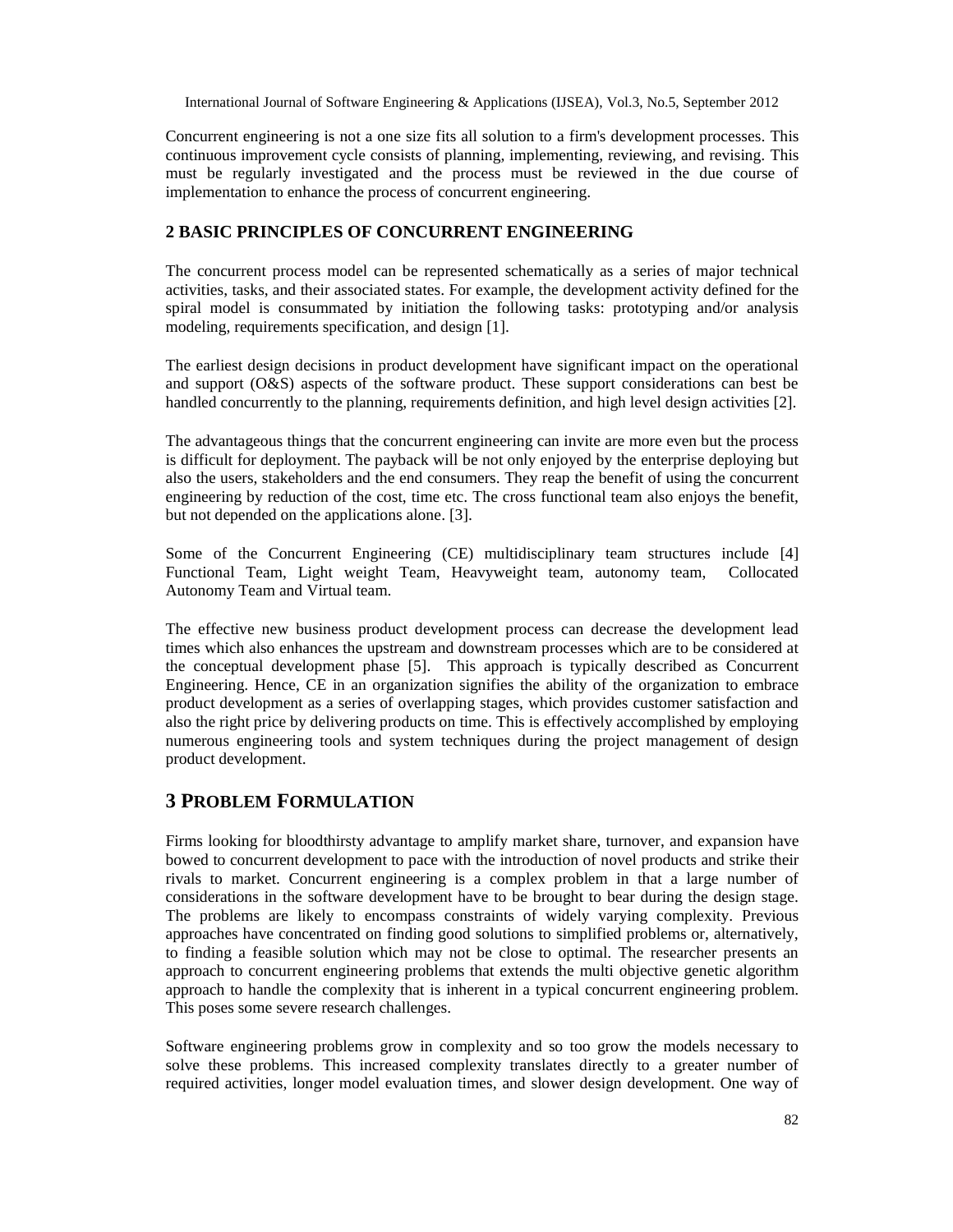overcoming this obstacle is through the optimization of the sequence of routines in the development activities.

Organizations involved in concurrent software development not only experience the dynamics common to single projects, but also face interactions between different releases of their product: they share resources among different stages of different projects, including customer support, they have a common code-base and architecture that carries problems across releases, they use the same capabilities, and their market success in early releases impacts their resources in later ones.

Software phases which involve the various resources for the allocation must have and to meet some pre defined purpose. Input data for schedule planning and optimization are a set of routines and their durations, description of resource constraints and a set of priority relations.

- i. Let  $R = (1,2,...n)$  a set of routines,
	- dr ( where r  $\overline{R}$ ) is the duration of the rth routine, dr  $> = 0$  for every r.
- ii. Priority relations in a set R as a set of pairs
- $P=\{(i,i)$  where i must be done before j
- iii. Set of available resources for the project development  $L = \{1,....1\}$ .
- iv. Set of human resources  $H = \{1, 2,...h\}$  and each h H is associated with a set of  $S = \{$ s1,s2,….sh} the skill set of each human resource.

So the fitness function can be drafted based on the following objective functions

1. Minimize (L ,H) subject to 2. Rk Ri-Ri  $i = 1, ..., n, k$  Pi<br>3. Ri 0  $i = 1, ..., n$  $i = 1, \ldots, n$ 

#### **The objective function**

- a) Minimizes the resources (both L and H) required for the process n.
- b) Imposes the precedence relations between process and constraints
- c) Forces the resource to be non-negative.

### **4 PROPOSED METHODOLOGY**

Genetic algorithms (GAs) are powerful, general purpose adaptive search techniques which have been used successfully in a variety of learning systems. In the standard formulation, GAs maintain a set of alternative knowledge structures for the task to be learned, and improved knowledge structures are formed through a combination of competition and knowledge sharing among the alternative knowledge structures. J. David Schaffer extended the GA paradigm by allowing multidimensional feedback concerning the performance of the alternative structures. The modified GA is shown to solve a multiclass pattern discrimination task which could not be solved by the unmodified GA.

Multi Objective evolutionary algorithms using the properties like non non-dominated sorting and distribution is criticized for the complexity of the algorithm, non elitist property and not specifying the parameter for the distribution.

Kalyanmoy Deb suggested a non-dominated sorting based multi-objective evolutionary algorithm (we call it the Non-dominated Sorting GA-II or NSGA-II) which alleviates all the above three difficulties. In this algorithm computational complexity is addressed. The problem of the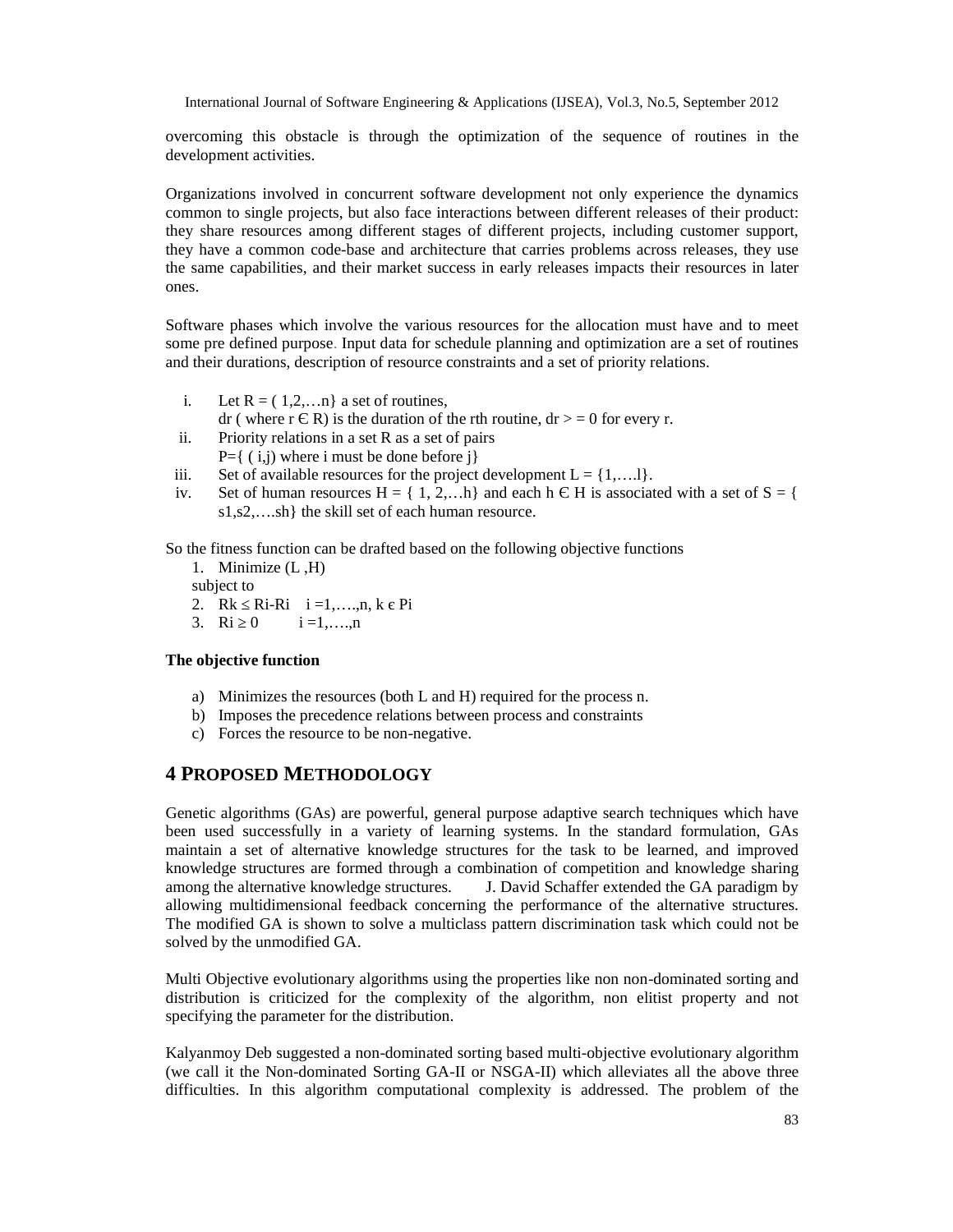selection operator is also addressed. Simulation results on a number of difficult test problems show that the proposed NSGA-II, in most problems, is able to find much better spread of solutions and better convergence near the true Pareto-optimal front compared to the PAES and SPEA two other elitist multi-objective EAs which pay special attention towards creating a diverse Pareto-optimal front. Moreover, we modify the definition of dominance in order to solve constrained multi-objective problems efficiently. Because of NSGA-II's low computational requirements, the elitist approach, the parameter-less niching approach, and simple constrainthandling strategy, NSGA-II should find increasing applications in the coming years.

The presence of multiple objectives in a problem, in principle, gives rise to a set of optimal solutions (largely known as Pareto-optimal solution), instead of single optimal solution. This type of problem is known as multi-objective optimization problem (MOP). In general, a MOP has been solved using weighted sums or decision-making schemes. The problem is to look for the alternative Pareto-optimal front. An alternative way is to look for the Pareto-optimal front.Many evolutionary algorithms (EAs) like genetic algorithm (GA) have been suggested to solve a MOP, and hence termed as multi-objective evolutionary algorithms (MOEAs). Amar Kishor, 2004 presented an application of NSGA-II in order to solve a multi-objective series system reliability optimization problem. Here, the conflicting objectives such as the system reliability maximization and system cost minimization have been considered  $[16] - [15]$ .

## **5 EXPERIMENTAL ENVIRONMENT**

The data for the study is collected from a software firm located in Madurai. The pilot survey is made by the interaction with the Project Head and the Human Resource Manager of the firm. The existing allocation is done manually and the skill of the employees is measured in the numeric scale rated for fitting into the project.

The chosen problem has ten resources allocated for a set of five jobs. The expected cost using MOGA is given in table 5.1. The expected time for development using MOGA is given in table 5.2. The expected efficiency using MOGA is given in table 5.3.

#### TABLE 5.1

#### EXPECTED COST BASED ON THE RESOURCE USAGE USING MOGA (IN THOUSANDS)

| of<br><b>Number</b><br>Job(i)/<br>resources (j) | 1   | $\overline{2}$ | 3   | 4   | 5   | 6   | 7   | 8   | 9   | 10  |
|-------------------------------------------------|-----|----------------|-----|-----|-----|-----|-----|-----|-----|-----|
| 1                                               | 300 | 299            | 314 | 306 | 336 | 337 | 325 | 314 | 303 | 319 |
| $\overline{2}$                                  | 312 | 309            | 290 | 319 | 337 | 345 | 336 | 336 | 325 | 329 |
| 3                                               | 322 | 323            | 336 | 337 | 349 | 389 | 336 | 323 | 338 | 322 |
| 4                                               | 292 | 314            | 336 | 367 | 314 | 349 | 337 | 303 | 334 | 390 |
| 5                                               | 314 | 336            | 294 | 323 | 336 | 317 | 305 | 337 | 296 | 336 |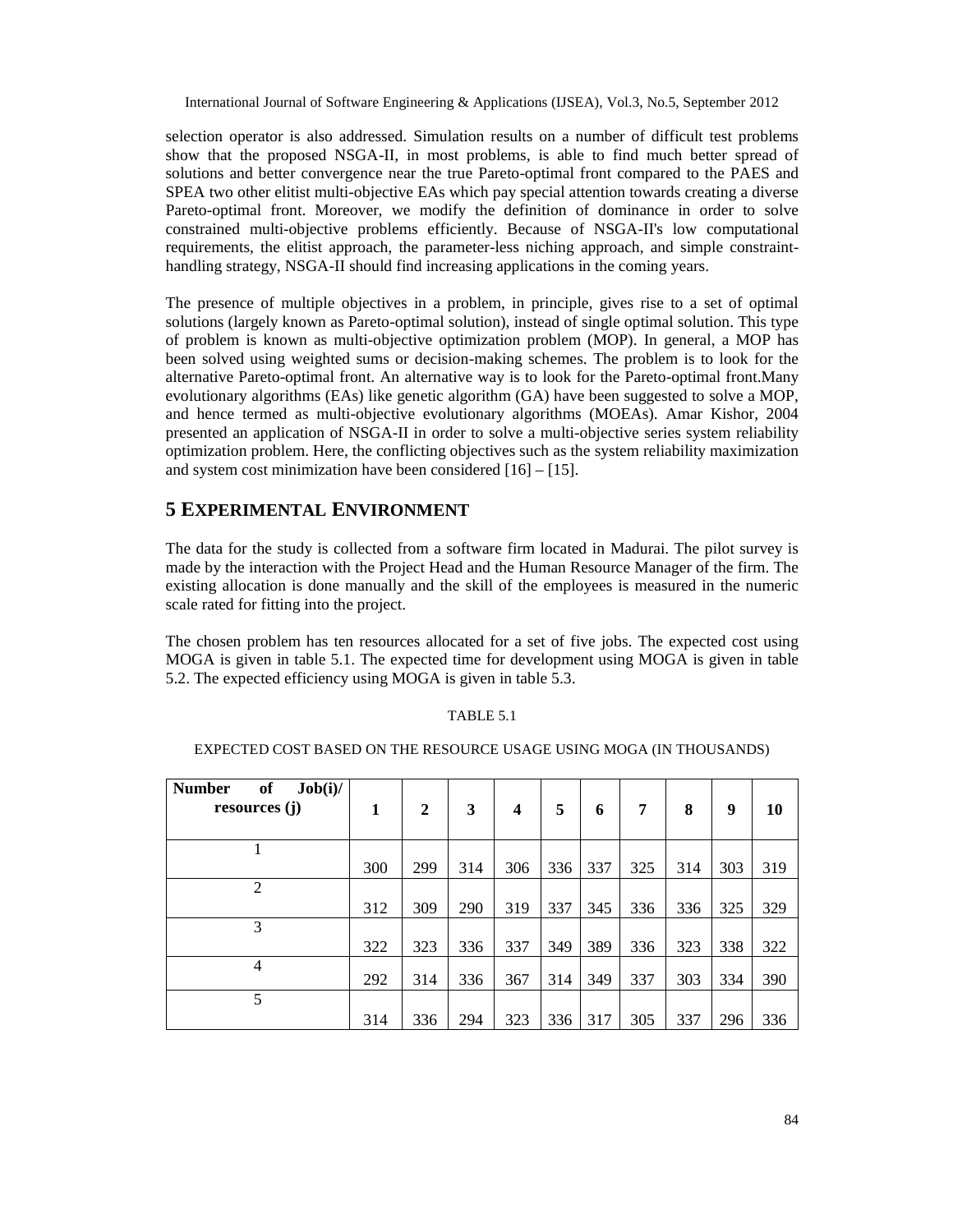#### TABLE 5.2

| Number of Job(i)/<br>Constraints (j) | 1  | $\boldsymbol{2}$ | 3   | 4  | 5   | 6   | 7   | 8   | 9   | 10  |
|--------------------------------------|----|------------------|-----|----|-----|-----|-----|-----|-----|-----|
|                                      | 42 | 53               | 68  | 74 | 49  | 88  | 101 | 79  | 110 | 121 |
| $\overline{c}$                       | 79 | 105              | 66  | 78 | 109 | 70  | 69  | 55  | 111 | 67  |
| 3                                    | 74 | 110              | 59  | 44 | 105 | 111 | 44  | 86  | 59  | 83  |
| 4                                    | 53 | 99               | 77  | 69 | 50  | 100 | 79  | 110 | 66  | 87  |
| 5                                    | 49 | 99               | 109 | 66 | 99  | 77  | 111 | 77  | 91  | 77  |

#### TIME BASED ON THE PRIORITIZATION OF THE CONSTRAINTS USING MOGA (IN MAN DAYS)

#### TABLE 5.3

#### EXPECTED EFFICIENCY BASED ON MOGA

| <b>Number of the Jobs</b> | <b>Efficiency using MOGA</b> |
|---------------------------|------------------------------|
|                           | 6                            |
| ↑                         | 0                            |
| 2                         | 5                            |
|                           | Ω                            |
|                           |                              |

The environmental set up for the execution based on the multi objective genetic algorithm is summarized in Table 5.4

#### TABLE 5.4

#### ENVIRONMENTAL PARAMETERS FOR MOGA

| <b>Parameters</b>    | Values          |
|----------------------|-----------------|
| Population size      | 100             |
| Crossover rate $(C)$ | 0.8             |
| Mutation rate (M)    | 0.1             |
| Stopping criteria    | 100 generations |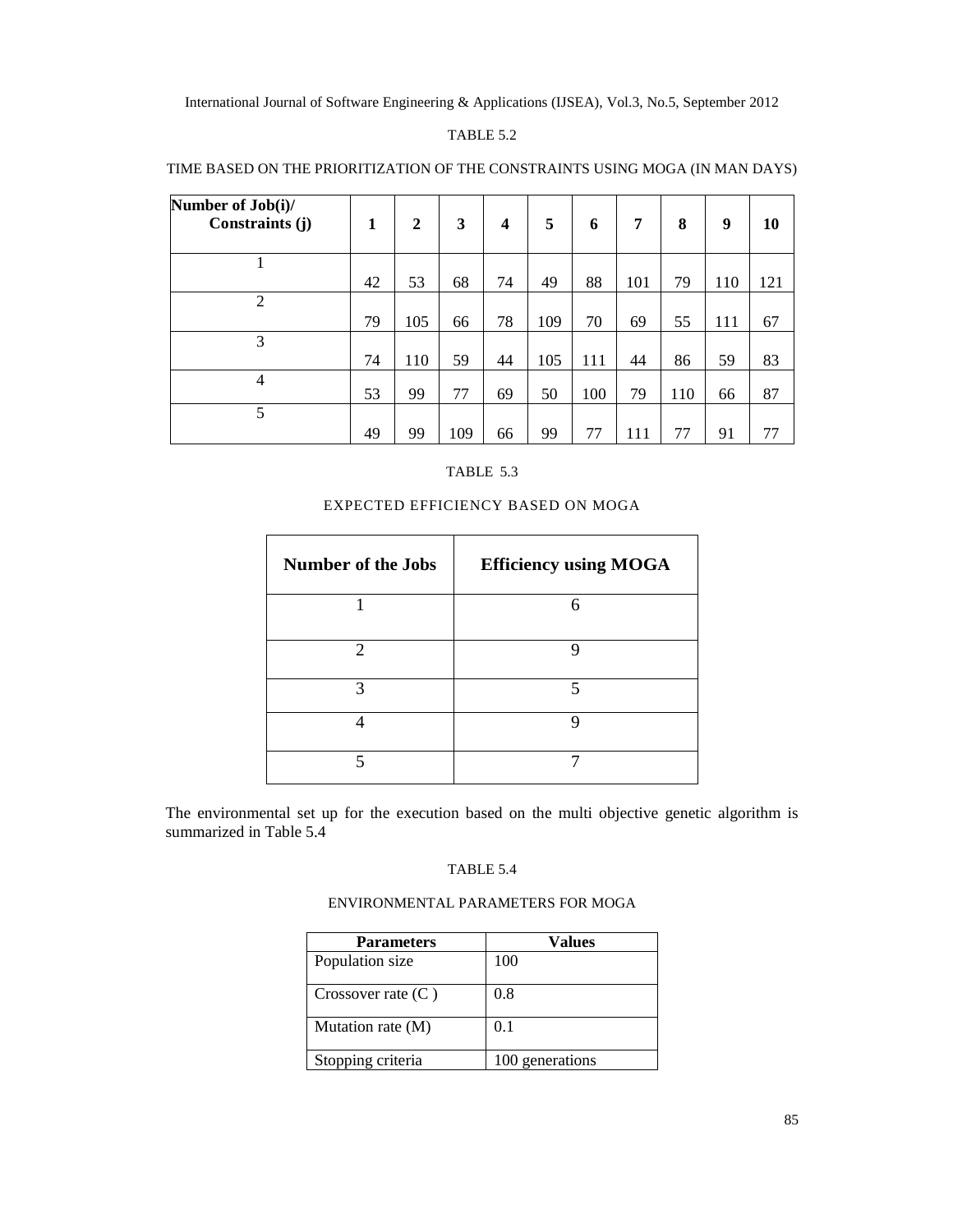Based on the above environment the concurrent engineering is applied and the objectives of the minimization of resources, imposing the precedence of the constraints and the minimization of the development time are enforced. The results are discussed below.

## **6 RESULTS AND DISCUSSIONS**

The experiments are carried out and the results have been depicted in terms of graphs. In the above discussed environment the following results are obtained.

Table 6.5 gives the results obtained from the optimized resource usage based on cost through the application of MOGA with concurrent engineering.

| Number<br>$\mathrm{Job}(\mathbf{i})$<br>0ſ<br>resources (j) | 1       | 2      | 3      | 4      | 5      | 6      | 7      | 8      | 9      | 10     |
|-------------------------------------------------------------|---------|--------|--------|--------|--------|--------|--------|--------|--------|--------|
|                                                             | 298.7   | 296.3  | 312.97 | 303.21 | 334.21 | 335.28 | 322.89 | 311.78 | 300.23 | 316.87 |
| 2                                                           | 310.934 | 307.78 | 287.4  | 316.32 | 334.76 | 342.98 | 333.72 | 333.98 | 323.1  | 326.7  |
|                                                             | 320.1   | 321.02 | 334.02 | 335.02 | 347.02 | 387.02 | 334.02 | 321.02 | 336.02 | 320.71 |
|                                                             | 289.54  | 311.91 | 333.67 | 365.78 | 311.91 | 346.98 | 334.91 | 300.02 | 331.28 | 386.9  |
| ς                                                           | 312.9   | 335.14 | 293.14 | 322.98 | 335.14 | 316.14 | 304.14 | 336.14 | 295.12 | 335.14 |

#### TABLE 6.5 COST BASED ON THE CONCURRENT ENGINEERING (IN THOUSANDS)

#### TABLE 6.6

#### Number of Job(i)/ resources (j)  $\overline{\mathbf{5}}$  $\overline{7}$ 9  $\mathbf 1$  $\overline{2}$  $\mathbf{3}$  $\overline{4}$  $\boldsymbol{6}$ 8  $10$  $\mathbf{1}$ 0.510386 0.328025 0.911765 0.914191 0.667712 0.433333 0.90301 0.532738 0.649231 0.707006  $\overline{2}$ 0.341667 0.394822 0.896552 0.840125 0.664688 0.585507 0.678571 0.60119 0.584615 0.699088  $\overline{\mathbf{3}}$ 0.590062 0.613003 0.589286 0.587537 0.567335 0.508997 0.589286 0.613003 0.585799 0.400621 4 0.842466 0.665605 0.693452 0.332425 0.665605 0.578797 0.620178 0.983498 0.794872 0.814371 5 0.350318 0.255952 0.292517 0.006192 0.255952 0.271293 0.281967 0.255193 0.297297 0.255952 Mean 0.559966 0.490996 0.511569 0.566479 0.535609 0.537264 0.563847 0.631978 0.639255 0.563649

#### PERCENTAGE OF IMPROVEMENT IN COST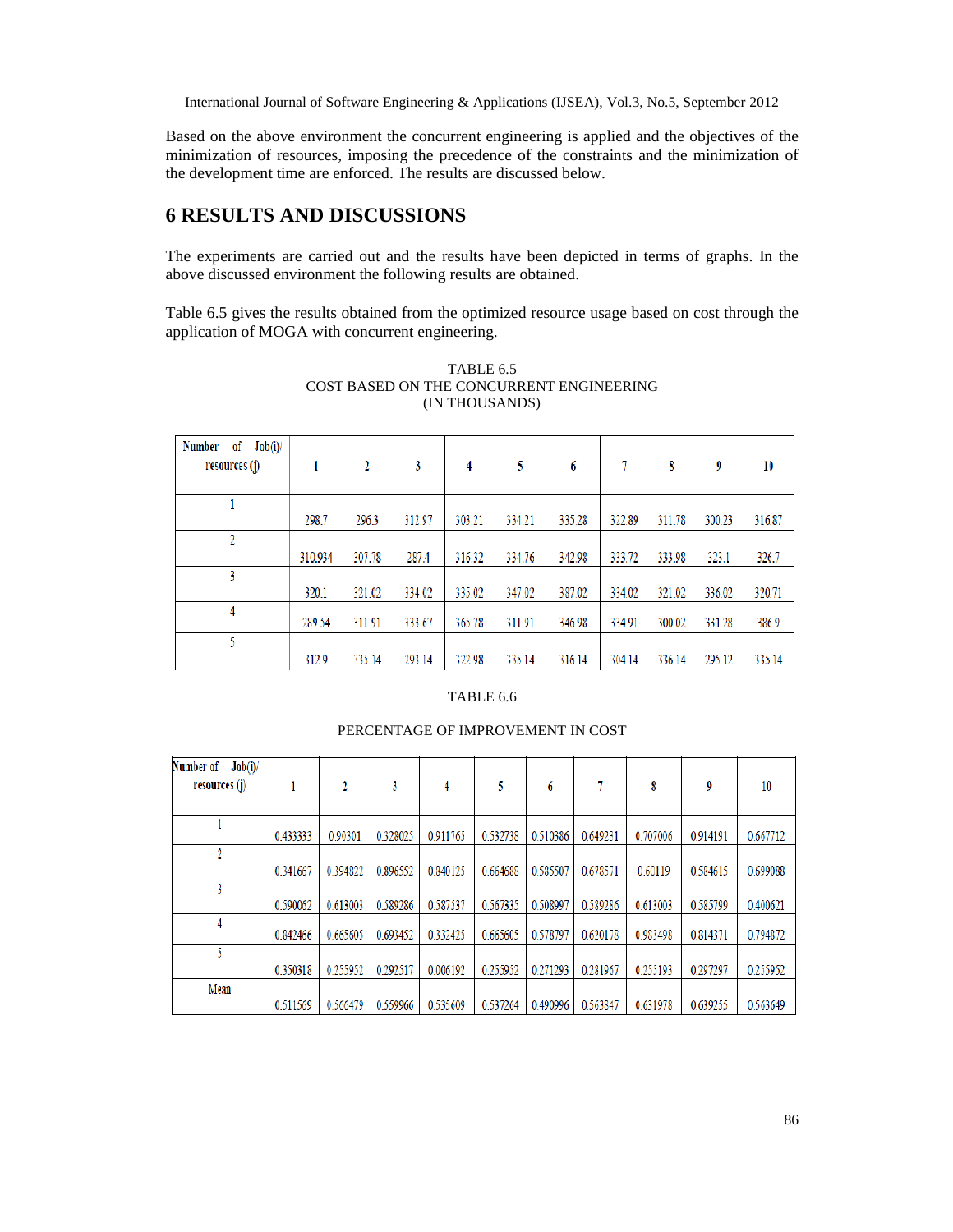In fig 6.1 the improvement between the existing approach and the proposed approach is calculated based on the cost. The cost associated with the both the methods have been compared and the proposed method outperforms the existing method.





Table 6.7 gives the results obtained from the optimized software development time based on cost through the application of MOGA with concurrent engineering.

TABLE 6.7 DEVELOPMENT TIME BASED ON THE CONCURRENT ENGINEERING (IN MAN DAYS)

| Number of Job(i)/<br><b>Constraints</b> (j) | 1     | 2      | 3      | 4     | 5      | 6     |        | 8     | 9     | 10     |
|---------------------------------------------|-------|--------|--------|-------|--------|-------|--------|-------|-------|--------|
|                                             |       |        |        |       |        |       |        |       |       |        |
|                                             | 40.9  | 51.9   | 59.3   | 72.9  | 47.9   | 86.9  | 98.6   | 77.9  | 108.9 | 119.67 |
| 2                                           |       |        |        |       |        |       |        |       |       |        |
|                                             | 75.91 | 102.3  | 63.1   | 74.91 | 105.91 | 65.7  | 65.91  | 51.98 | 108.2 | 63.91  |
| 3                                           |       |        |        |       |        |       |        |       |       |        |
|                                             | 61.66 | 97.66  | 46.66  | 31.66 | 92.66  | 98.66 | 31.66  | 73.66 | 46.66 | 70.66  |
| 4                                           | 41.13 | 87.92  | 66.02  | 57.13 | 38.13  | 88.13 | 73.9   | 98.13 | 54.13 | 75.19  |
| 5.                                          |       |        |        |       |        |       |        |       |       |        |
|                                             | 40.02 | 90.045 | 100.09 | 57.04 | 90.87  | 68.02 | 101.23 | 68.09 | 82.02 | 69.13  |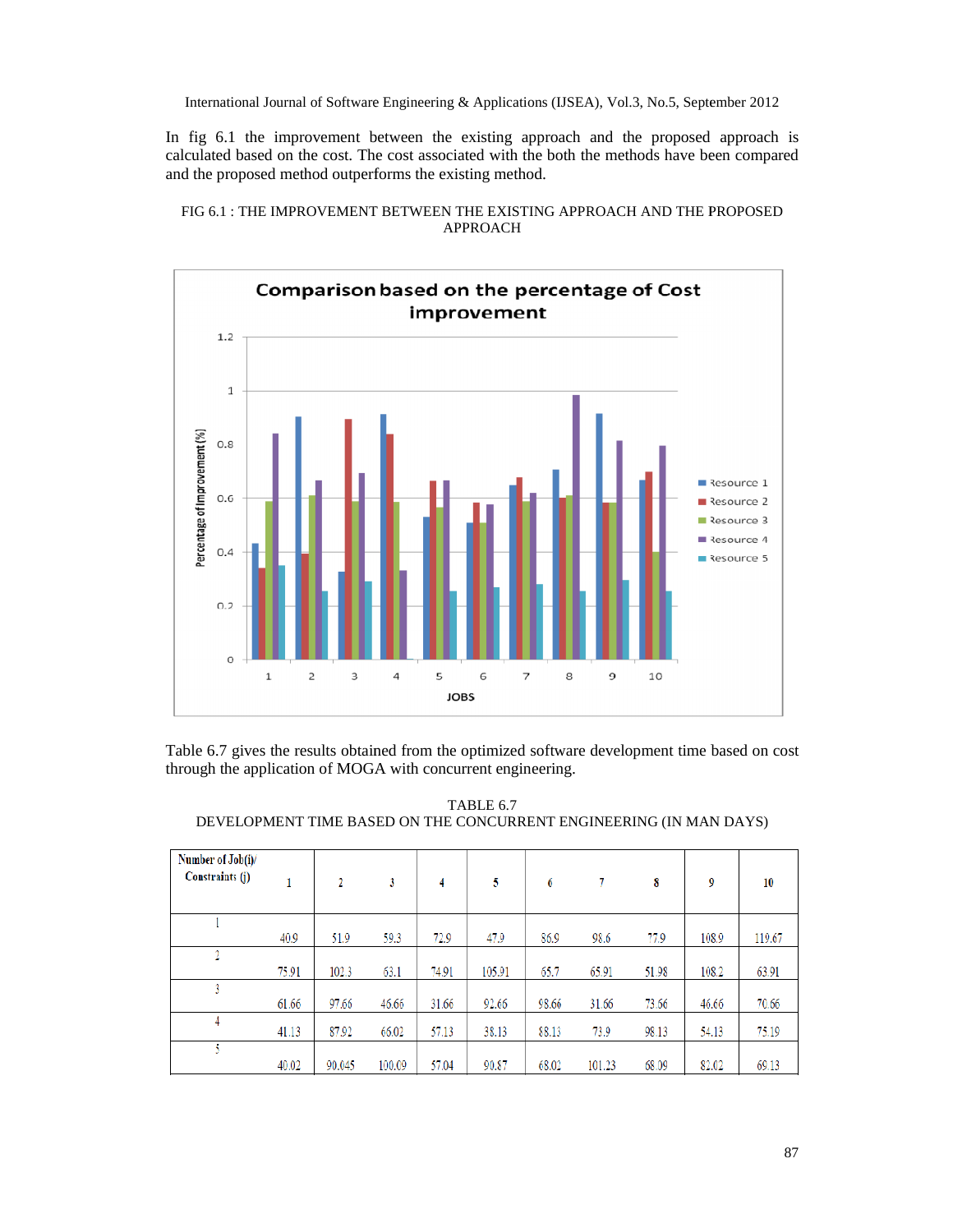International Journal of Software Engineering & Applications (IJSEA), Vol.3, No.5, September 2012 ial Journal of Software Engineering & Applications (IJSEA), Vol.3, No.5, Septer<br>TABLE 6.8 PERCENTAGE OF IMPROVEMENT IN DEVELOPMENT TIME

| Number of Job(i)/<br>Constraints (j) |          | 2        | 3        | 4        | 5        | 6        |          | 8        | 9        | 10       |
|--------------------------------------|----------|----------|----------|----------|----------|----------|----------|----------|----------|----------|
|                                      |          |          |          |          |          |          |          |          |          |          |
|                                      | 2.619048 | 2.075472 | 12.79412 | 1.486486 | 2.244898 | 1.25     | 2.376238 | 1.392405 |          | 1.099174 |
|                                      |          |          |          |          |          |          |          |          |          |          |
|                                      | 3.911392 | 2.571429 | 4.393939 | 3.961538 | 2.834862 | 6.142857 | 4.478261 | 5.490909 | 2.522523 | 4.61194  |
|                                      |          |          |          |          |          |          |          |          |          |          |
|                                      | 16.67568 | 11.21818 | 20.91525 | 28.04545 | 11.75238 | 11.11712 | 28.04545 | 14.34884 | 20.91525 | 14.86747 |
|                                      | 22.39623 | 11.19192 | 14.25974 | 17.2029  | 23.74    | 11.87    | 6.455696 | 10.79091 | 17.98485 | 13.57471 |
| 4                                    |          |          |          |          |          |          |          |          |          |          |
|                                      | 18.32653 | 9.045455 | 8.174312 | 13.57576 | 8.212121 | 11.66234 | 8.801802 | 11.57143 | 9.868132 | 10.22078 |
| Mean                                 |          |          |          |          |          |          |          |          |          |          |
|                                      | 12.78577 | 7.220491 | 12.10747 | 12.85443 | 9.756853 | 8.408462 | 10.03149 | 8.718898 | 10.45815 | 8.874815 |

In the fig 6.2 the improvement between the existing approach and the proposed approach is calculated based on the time of development under the given constraints using the concurrent calculated based on the time of development under the given con<br>engineering. The proposed method outperforms the existing method.





In table 6.9 the deviation measure has been computed and the deviation indexes prove that the performance of the proposed system changes on the case basis. The other influencing factor is that the various constraints are considered.